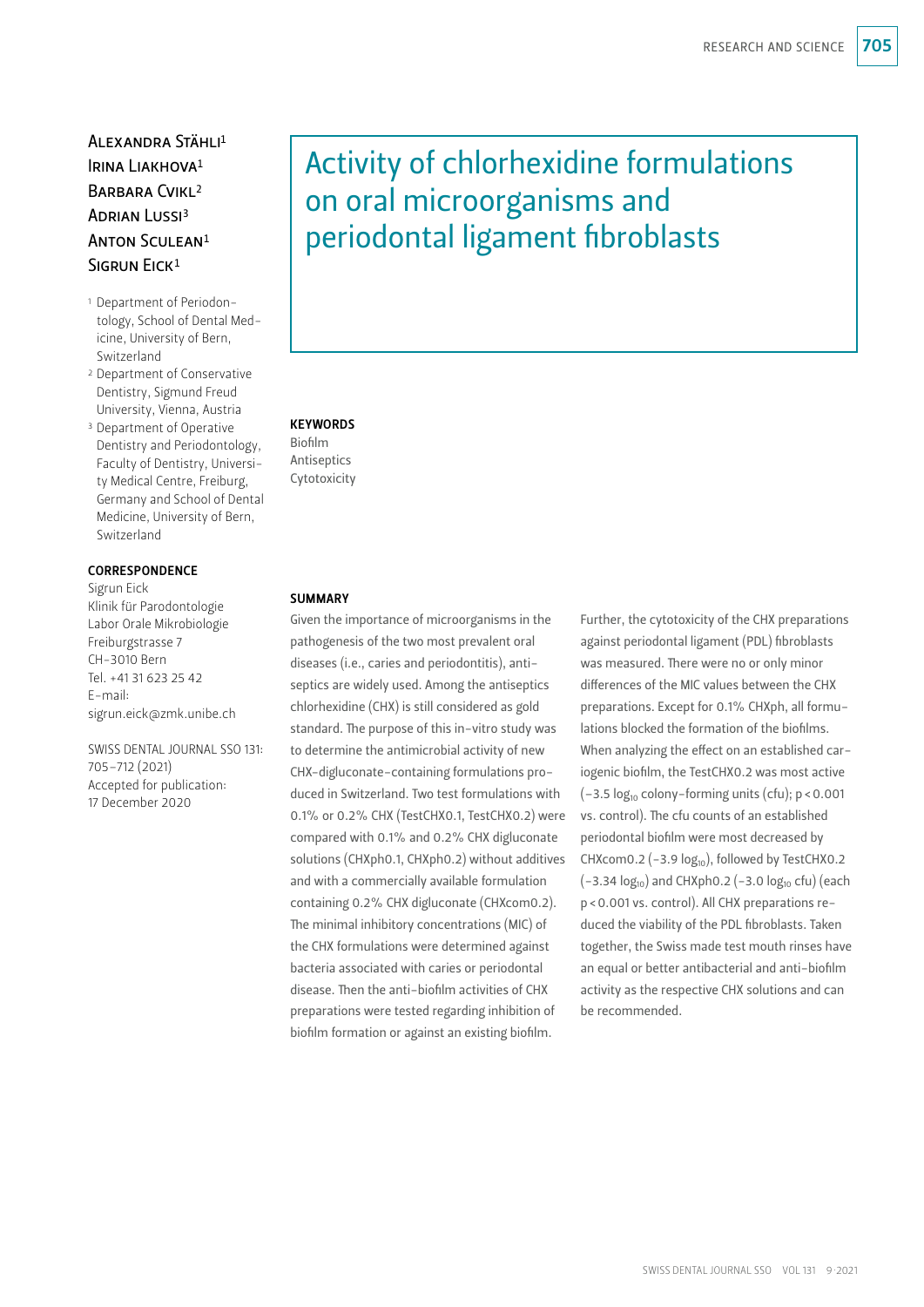# Introduction

Caries and periodontitis are the most common chronic diseases in mankind with a very high prevalence. According to recent published data, untreated caries in permanent teeth was the most prevalent health condition affecting 35% of the people world-wide and periodontitis was the sixth most prevalent one affecting about 10% of the population in 2010 (Peres et al. 2019). Dental caries is characterized by mineral loss being the result of a shift in the microbiota in the presence of sugar and towards a microbiota dominated by acidogenic and aciduric bacteria (including mutans streptococci) (NYVAD ET AL. 2013).

The pathogenesis of periodontal disease is considered to be the result of a disturbed homeostasis within tooth-supporting tissues by dysbiotic microbiota leading to inflammation and slowly eroding periodontal tissues (DARVEAU ET AL. 2012). Bacterial species associated with periodontal health are among others *Streptococcus gordonii, Actinomyces naeslundii, Capnocytophaga gingivalis* and *Eikenella corrodens,* those more present in gingival inflammation *Parvimonas micra, Prevotella intermedia* and several *Tannerella* ssp., and in case of periodontal destruction they are joined by *Filifactor alocis, Porphyromonas gingivalis, Treponema denticola* and *Campylobacter rectus,* thereby *Fusobacterium nucleatum* represents a core species (DIAZ ET AL. 2016).

Given the importance of microorganisms in the pathogenesis of the major oral diseases, antiseptics are widely used. Among the antiseptics chlorhexidine (CHX) is still the gold standard although side effects, e.g., tooth surface discoloration, occur (Slot et al. 2014). As recently reviewed, the beneficial effects of CHX are confirmed in reducing of plaque accumulation and in preventing tooth caries, gingivitis and periodontitis (Karpinski & Szkaradkiewicz 2015). Clinically, the application of CHX mouth rinse in addition to tooth brushing is more effective in reducing plaque and gingival inflammation than tooth brushing alone (ARORA ET AL. 2014). However, antibacterial activity of CHX formulations can be different from aqueous solutions of the compound (EICK ET AL. 2011).

The purpose of this in-vitro study was to determine the antimicrobial activity of new CHX-digluconate-containing formulations produced in Switzerland and to compare them with chlorhexidine digluconate without additives as well as with a commonly used commercially available product.

#### Materials and methods CHX formulation

Four CHX solutions were used. Two test formulations, one contained 0.1% (TestCHX0.1), the other 0.2% (TestCHX0.2) CHX digluconate (CHX MOUTH WASH CHX 0.1%, CHX MOUTH

WASH CHX 0.2%, Top Caredent AG, Zurich, Switzerland), were included in the assays. The activities of the formulations were compared with 0.1% and 0.2% CHX (CHXph) digluconate solutions diluted with Aqua dest. from a 2% solution prepared at the pharmacy of the Insel University Hospital Bern. Further, a commercially available formulation with 0.2% CHX digluconate (CHXcom0.2) (Chlorhexamed forte 0.2%; GlaxoSmithKline Consumer Healthcare, Brentford, UK) was used. The given CHX concentrations and the other ingredients (based on the manufacturers' information) are presented in Table I.

# Bacterial strains

The following bacterial species were used in the assays:

- 1. *Streptococcus gordonii* ATCC 10558
- 2. *Actinomyces naeslundii* ATCC 12104
- 3. *S.mutans* ATCC 25175
- 4. *S.sobrinus* ATCC 33478
- 5. *Lactobacillus acidophilus* ATCC 11975
- 6. *Fusobacterium nucleatum* ATCC 25586
- 7. *Parvimonas micra* ATCC 33270
- 8. *Porphyromonas gingivalis* ATCC 33277
- 9. *Tannerella forsythia* ATCC 43037

Before starting the experiments, strains were subcultivated on Tryptic-soy agar plates (Oxoid, Basingstoke, GB) with 5% sheep blood (and with 10mg/l N-acetylic muramic acid (Merck KGaA, Darmstadt, Germany).

The minimal inhibitory concentrations of the CHX formulations were determined against all the bacteria listed above. The biofilms always consisted of *S.gordonii* ATCC 10558 and *Actinomyces naeslundii* ATCC 12104, added by *S.mutans* ATCC 25175, *S.sobrinus* ATCC 33478 and *L.acidophilus* ATCC 11975 in case of the cariogenic biofilm and by *Fusobacterium nucleatum* ATCC 25586, *Parvimonas micra* ATCC 33270, *Porphyromonas gingivalis* ATCC 33277 and *Tannerella forsythia* ATCC 43037 in case of the periodontal biofilm.

# Determination of minimal inhibitory concentrations (MIC)

The minimal inhibitory concentrations (MICs) of the CHX formulations/solutions were determined by using the micro-broth dilution technique. First a two-fold dilution series from the CHX formulations/solutions was prepared. The highest concentration was equivalent to 0.004% CHX (final concentration 0.002%). Then each 100 µl of the respective dilution was pipetted in a well of a 96-well-microtiter plate. The bacterial strain to be tested was suspended in 0.9 w/v NaCl and thereafter add-

| Ingredients of the commercial chlorhexidine digluconate formulations (according to the manufacturers' descriptions)<br>Tab. I |                       |                       |                                       |              |  |  |  |
|-------------------------------------------------------------------------------------------------------------------------------|-----------------------|-----------------------|---------------------------------------|--------------|--|--|--|
|                                                                                                                               | TestCHX0.1            | TestCHX0.2            | CHXcom0.2                             | <b>CHXph</b> |  |  |  |
| <b>CHX</b> digluconate                                                                                                        | 0.1%                  | 0.2%                  | 0.2%                                  | 2%           |  |  |  |
| Other ingredients                                                                                                             | Aqua pure             | Aqua pure             | Aqua pure                             | Aqua pure    |  |  |  |
|                                                                                                                               | Peppermint oil        | Peppermint oil        | Macrogolglyceroli<br>hydroxystearas   |              |  |  |  |
|                                                                                                                               | Xylitol               | Xylitol               | Sorbitolum                            |              |  |  |  |
|                                                                                                                               | Benzalkonium chloride | Benzalkonium chloride | Vanillum et alia<br>(mentha piperata) |              |  |  |  |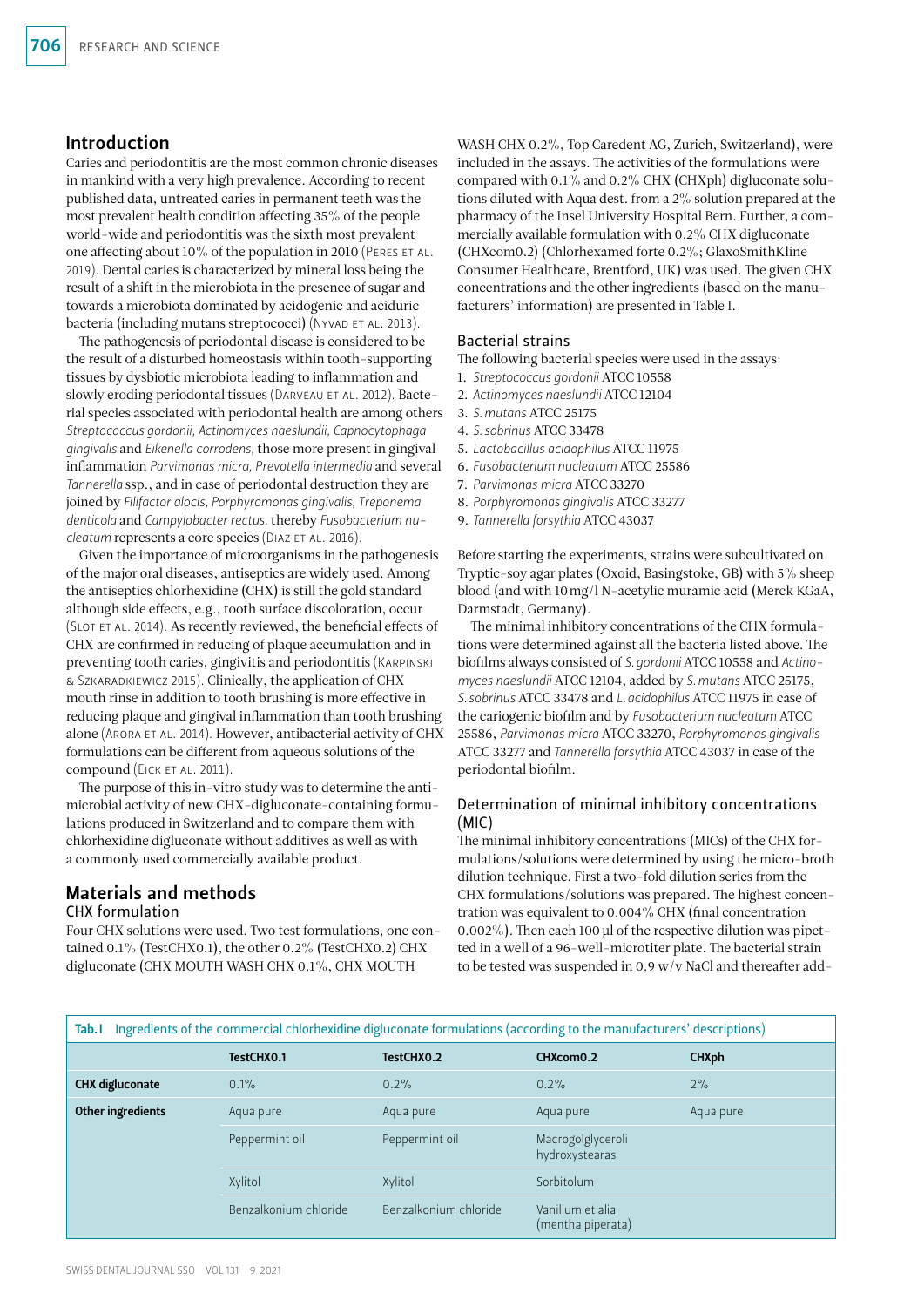ed in a ratio 1:50 to two-fold concentrated Wilkins-Chalgren broth and then also each 100 µl were pipetted per well. After an incubation time of 42 h (18 h aerobic conditions) with  $10\%$  CO<sub>2</sub> or anaerobically at 37°C, the growth of microbes was monitored visually and by subcultivation. The MIC was defined as the lowest concentration without visible turbidity (or with clear growth inhibition).

The experiments were made in independent replicates.

#### Biofilm experiments

The bacterial strains were suspended in 0.9% w/v NaCl according to McFarland 4. Then the suspensions were mixed by adding 1 part *S.gordonii* ATCC 10558, 2 parts *A.naeslundii* ATCC 12104 and 4 parts each of the other bacteria. This suspension was finally mixed with the nutrient broth (Wilkins-Chalgren broth) in a ratio 1:9.

Two different scenarios were simulated, a) the application of a mouth rinse after a mechanical removal of biofilm (influence on biofilm formation) and b) if there is any effect on a biofilm which has been already established (established biofilm).

- a) Influence on biofilm formation: The wells of a 96-well plate were covered with 25µl of a 10% solution of the test substances and had been left in a safety cabinet for 60 min. Then, 25 µl of a protein solution (1.5% bovine serum albumin in phosphate buffered saline [PBS]) had been added for 30 min. Finally, 200µl of the bacterial suspension/nutrient broth mixture were pipetted to each well. The final concentration of the CHX formulations/solutions in the assay was 1% of the respective formulation/solution (meaning either 0.001% or 0.002% CHX). The incubation occurred at 37°C with  $10\%$  CO<sub>2</sub> (cariogenic biofilm) or under anaerobic conditions (periodontal biofilm). At 6 h, the nutrient broth was removed and after a short and careful washing, 250µl 0.9% w/v NaCl were pipetted per well. The biofilms were removed from the surface by scraping, mixing, and by ultrasonication. After mixing by pipetting, a serial dilution was made and the total colony-forming unit (cfu) counts were assessed.
- b) Established biofilm: The biofilms were formed as described before. The wells were coated first with 25 µl of the protein solution, before the bacterial suspension/nutrient broth mixture was added. The cariogenic biofilm had been incubated for 48 h and the periodontal biofilm for 3.5 d. In case of the periodontal biofilm, *P.gingivalis* and *T.forsythia* were added again after 48 h. At 48 h (cariogenic biofilm) or 3.5 d (periodontal biofilm) the nutrient broth was removed and after short and careful washing, 25µl of the test substances were applied for 1 min. Then, nutrient broth (225µl) was added and the biofilms were analyzed after 1 h of incubation. As before, the total cfu counts were assessed. In addition, the quantification of the biofilms ("biofilm mass") was made after staining with crystal violet according to recently published protocols (Kwasny & Opperman 2010). In short, after rinsing and fixing the biofilms at 60°C for 60 min, 50 µl of a 0.06% (w/v) crystal violet (Sigma-Aldrich Chemie GmbH) solution were pipetted per well and left in place for 10 min. Finally the staining was assessed by using a plate reader (ELx808, Biotek Instruments, Winooski, VT, USA) at 600 nm. The metabolic activity of the biofilm suspension was determined using Alamar blue; as a measure of cell viability it quantifies the chemical reduction of Alamar blue (resazurin) (PETTIT ET AL. 2005). Alamar

blue (alamarBlue® reagent, Thermo Fisher Scientific Inc., Waltham, MA, USA) was mixed with the nutrient media in a ratio 1:20 and each 100µl were pipetted per well to the biofilm. The mictrotiter-plate biofilm had been incubated for 1 h at 37°C, before the absorbances were measured at 570nm against 600nm by using the microplate reader (ELx808, Biotek).

#### Determination of a potential cytotoxicity

Periodontal ligament (PDL) fibroblasts were harvested from extracted donor teeth from patients who had been informed about the use of their cells in research and given written consent. According to the guidelines, no previous approval from the Cantonal ethical committee KEK was necessary as the biomaterials were categorized as "irreversibly anonymised". The same method was used as described before (EICK ET AL. 2011). The PDL fibroblasts were grown to confluent monolayers in 96-well plates. After aspirating the cell culture media and after a two-fold washing with PBS, the test substances (control Aqua dest.) were added. After 1 min of exposure, the test solutions were removed and replaced by the cell cultivation media for 1 h. Finally, the MTT tetrazolium colorimetric assay (Mosmann 1983) was used to determine the capacity of mitochondrial enzymes as a measure of cell viability. In the experiments, cells obtained from two different donors were included.

The biofilm and cytotoxicity experiments were made in two independent experiments in each independent quadruplicates. The software SPSS 25.0 (IBM SPSS Statistics, Chicago, IL, USA) was used for statistical analysis. ANOVA followed by Bonferroni compared the different results. The level of statistical significance was set to  $p = 0.05$ .

# Results

#### Minimal inhibitory concentration (MIC) values

There were no or only minor differences of the MIC values regarding the CHX concentrations between the CHX formulations. Related to the CHXph, the difference never exceeded one dilution step (Tab.II).

#### Cariogenic biofilm

Except for CHXph0.1 all formulations blocked biofilm formation. The CHXph0.1 formulation decreased the counts in biofilm by about 5.7  $log_{10}$  cfu. This indicates that all differences vs. control were statistically significant ( $p < 0.001$ ), further, when comparing formulations with the respective concentration of CHX in the solution from the pharmacy, there was a better performance of the TestCHX0.1 vs. CHXph0.1 solution  $(p = 0.001)$ (Fig. 1).

Analyzing the effect on an established biofilm, the TestCHX0.2 was most active, the cfu counts decreased in mean by  $3.5 \log_{10}$ vs. control ( $p < 0.001$ ). Further, there were statistically significant differences between CHXcom0.2 ( $-2.7 \log_{10}$  cfu; p=0.003) and TestCHX0.1 (-2.4  $log_{10}$ ; p=0.012) vs. control. In comparison with the CHX solutions from the pharmacy, the TestCHX0.2 was more active than CHXph0.2 (p=0.005) (Fig.2A). There were no statistically significant differences in the biofilm mass (Fig.2B). In all the biofilms treated with CHX solutions, the metabolic activity was highly reduced vs. control (each  $p < 0.001$ ). There were also statistically significant differences between the Test CHX formulations vs. CHX solutions from the pharmacy; the TestCHX0.1 reduced the activity more than CHXph0.1 ( $p < 0.001$ ) (Fig.2C).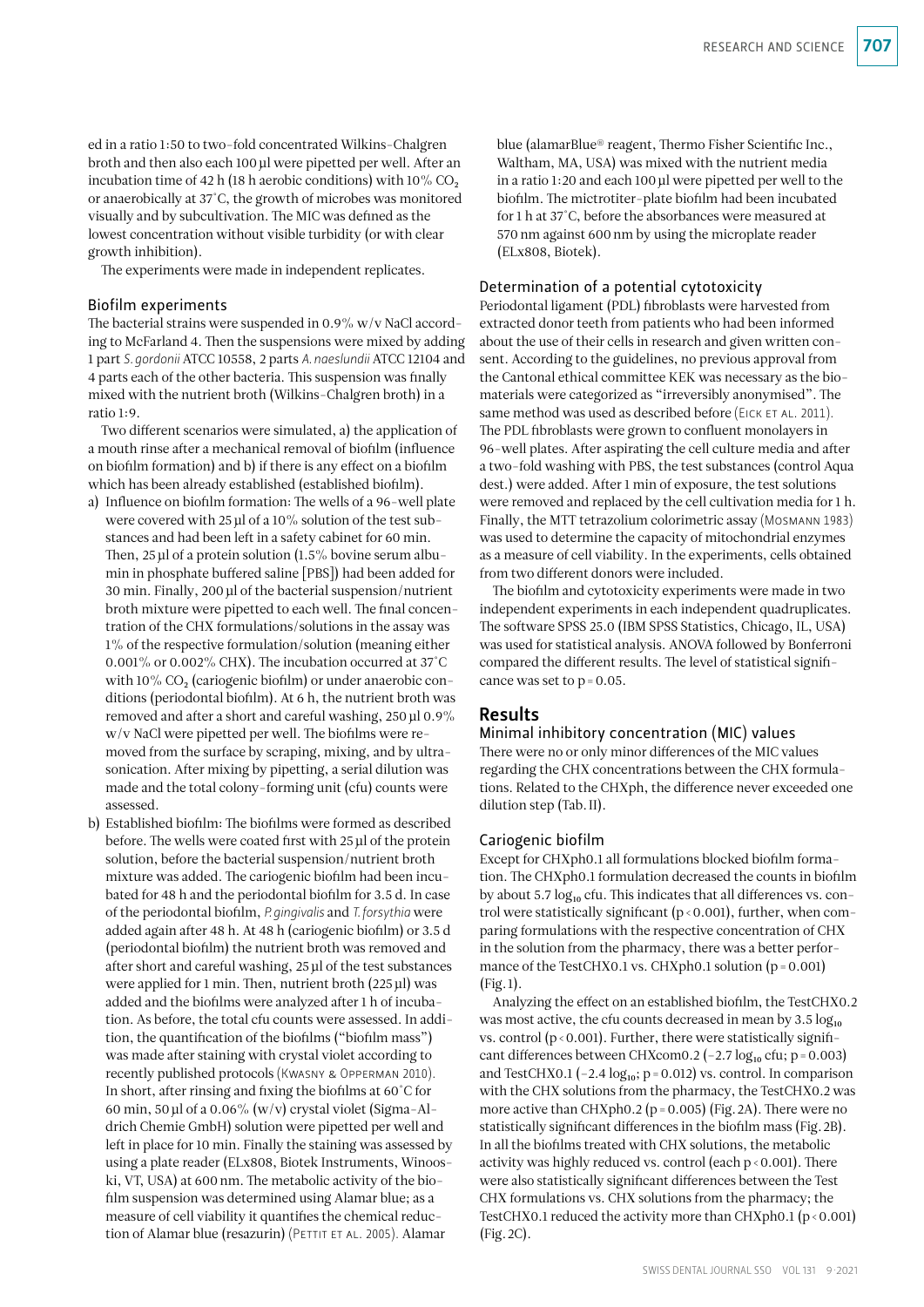| Tab. II Minimal inhibitory concentrations of chlorhexidine (CHX) formulations<br>Results are given related to the % of CHX within the formulations |            |            |           |              |  |  |  |
|----------------------------------------------------------------------------------------------------------------------------------------------------|------------|------------|-----------|--------------|--|--|--|
|                                                                                                                                                    | TestCHX0.1 | TestCHX0.2 | CHXcom0.2 | <b>CHXph</b> |  |  |  |
| S. gordonii ATCC 10558                                                                                                                             | 0.00013    | 0.00013    | 0.00013   | 0.00013      |  |  |  |
| A. naeslundii ATCC 12104                                                                                                                           | 0.00025    | 0.00013    | 0.00025   | 0.00025      |  |  |  |
| S. mutans ATCC 25175                                                                                                                               | 0.00013    | 0.00006    | 0.00013   | 0.00013      |  |  |  |
| S. sobrinus ATCC 33478                                                                                                                             | 0.00013    | 0.00013    | 0.0006    | 0.00013      |  |  |  |
| L. acidophilus ATCC 11975                                                                                                                          | 0.00025    | 0.0005     | 0.001     | 0.0005       |  |  |  |
| F. nucleatum ATCC 25586                                                                                                                            | 0.00025    | 0.00025    | 0.00013   | 0.00025      |  |  |  |
| P. micra ATCC 33270                                                                                                                                | 0.001      | 0.001      | 0.001     | 0.001        |  |  |  |
| P. gingivalis ATCC 33277                                                                                                                           | 0.00025    | 0.00025    | 0.00025   | 0.00025      |  |  |  |
| T. forsythia ATCC 43037                                                                                                                            | 0.00025    | 0.00025    | 0.00025   | 0.00025      |  |  |  |



Fig.1 Colony-forming units (cfu) counts (means and SD) in biofilms after covering surface with 10% of chlorhexidine formulations (test formulation 0.2% [TestCHX0.2], test formulation 0.1% [TestCHX0.1], commercial CHX formulation 0.2% [CHXcom0.2] and 0.1% and 0.2% CHX solutions from pharmacy [CHXph0.2 and CHXph0.1]) and subsequent formation of a cariogenic biofilm consisting of five species in 1% concentrations of the formulations for 6 h

# Periodontal biofilm

Except for CHXph0.1, all the formulations completely blocked biofilm formation. The CHXph0.1 formulation decreased the counts in biofilm by about 7  $log_{10}$  cfu (each p < 0.001 vs. control) (Fig.3).

Analyzing the effect on an established biofilm, all the CHX formulations decreased statistically significantly the cfu counts. CHXcom0.2 (-3.9  $log_{10}$ ) was most active, followed by TestCHX0.2 (-3.34  $log_{10}$ ) and CHXph0.2 (-3.0  $log_{10}$  cfu) (each p<0.001 vs. control) (Fig.4A). There were no statistically significant differences in the biofilm mass (Fig.4B). Similarly, also regarding the metabolic activity, the differences were minor. Only CHXcom0.2 reduced statistically significantly the metabolic activity vs. the untreated control  $(p = 0.023)$  (Fig. 4C).

# Viability of periodontal ligament fibroblasts after exposure to CHX formulations

All the CHX formulations reduced statistically significantly the viability of the PDL fibroblasts vs. control. There were no statistically significant differences between the CHX preparations (Fig.5)





Presented are means and SD as well as statistically significant differences vs. control and CHX solutions from pharmacy in the respective concentration.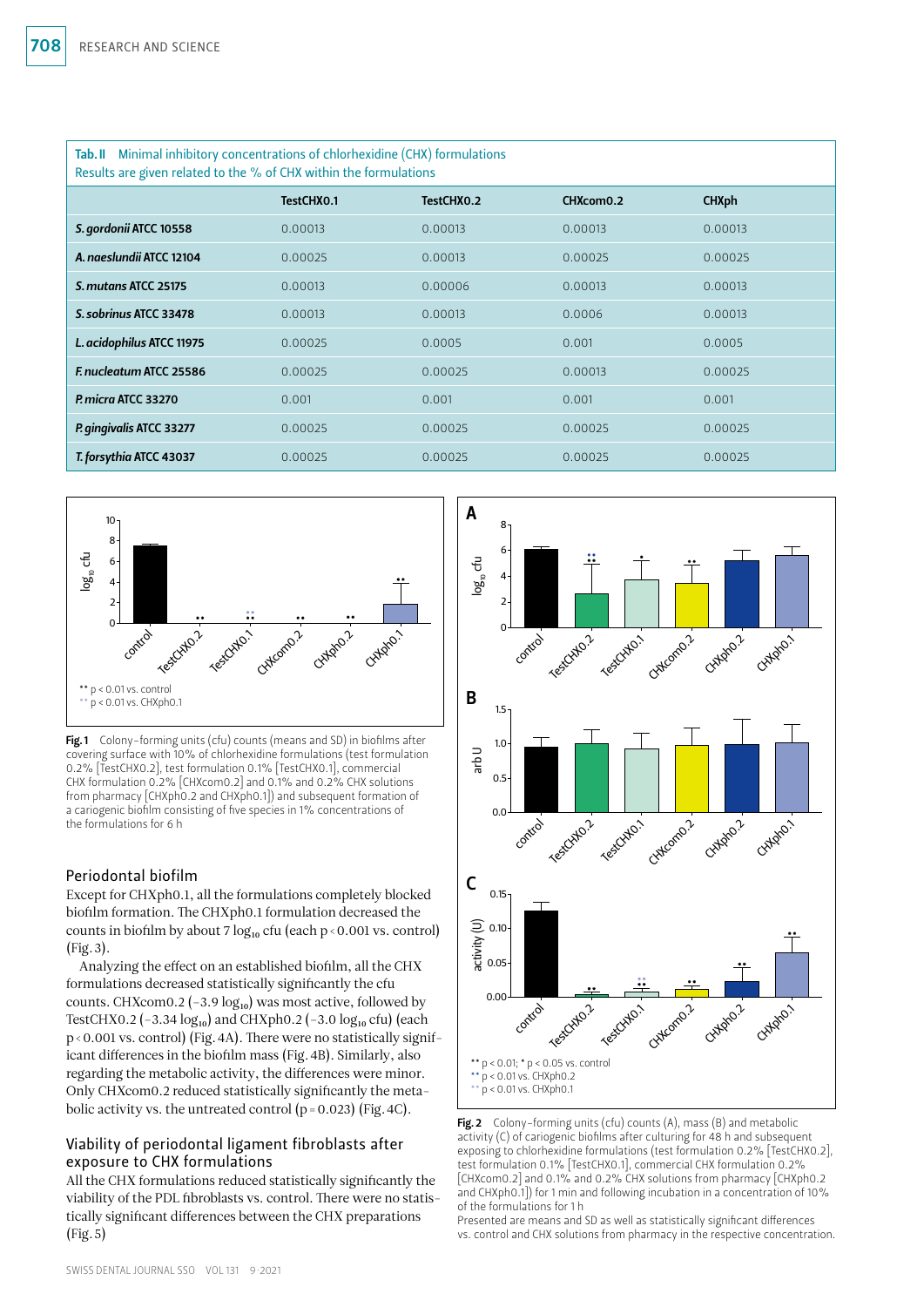

Fig. 3 Colony-forming units (cfu) counts (means and SD) in biofilms after covering surface with 10% of chlorhexidine formulations (test formulation 0.2% [TestCHX0.2], test formulation 0.1% [TestCHX0.1], commercial CHX formulation 0.2% [CHXcom0.2] and 0.1% and 0.2% CHX solutions from pharmacy [CHXph0.2 and CHXph0.1]) and subsequent formation of a periodontal biofilm consisting of six species in 1% concentrations of the formulations for 6 h



Fig. 4 Colony-forming units (cfu) counts  $(A)$ , mass  $(B)$  and metabolic activity (C) of periodontal biofilms after culturing for 48 h and subsequent exposing to chlorhexidine formulations (test formulation 0.2% [TestCHX0.2]. test formulation 0.1% [TestCHX0.1], commercial CHX formulation 0.2% [CHXcom0.2] and 0.1% and 0.2% CHX solutions from pharmacy [CHXph0.2 and CHXph0.1]) for 1 min and following incubation in a concentration of 10% of the formulations for 1 h

Presented are means and SD as well as statistically significant differences vs. control.



Fig. 5 Viabilty (mean  $\pm$  SD) of periodontal ligament fibroblasts measured by the MTT assay after being exposed to chlorhexidine formulations (test formulation 0.2% [TestCHX0.2], test formulation 0.1% [TestCHX0.1], commercial CHX formulation 0.2% [CHXcom0.2] and 0.1% and 0.2% CHX solutions from pharmacy [CHXph0.2 and CHXph0.1]) for 1 min and subsequent replacement by cell culture media for 1 h

The viability related to the control (1 min Aqua dest.) is presented.

# **Discussion**

In the present study, new CHX-digluconate-containing formulations developed and made in Switzerland were compared with CHX-digluconate solutions and a long-term available commercial product. The results show an antibacterial and antibiofilm activity comparable to the solutions from the pharmacy and to the commercial product. However, the CHX-digluconate-containing formulations showed similar cytotoxicity as other CHX preparations to periodontal fibroblasts.

An in-vitro study was performed in order to compare the different groups in a standardized manner. However, when interpreting the results, it is always important to keep in mind that such a model can impossibly reflect the in-vivo situation. Nevertheless, we tried to simulate both a potential activity on the biofilm formation and the activity on an already established biofilm. In case of the biofilm formation, first the surface was coated with a 10% solution of the CHX preparation and thereafter, a protein solution was added. Finally, the biofilm was cultured in a 1% solution. In the second attempt, a biofilm was first cultured before adding the CHX preparations. Subsequently, the undiluted preparation was added for 1 min before diluting to 10%. However, the fact that this was not a continuous model might represent a further limitation of the present study.

The MIC values did not differ between the formulations and the solutions. They underline the high antimicrobial activity of CHX both to bacteria associated with caries and periodontal disease. The very low MIC values against *S.mutans* are in the range of recent results on 10 clinical isolates (So Yeon & Si Young 2019). Bacteria associated with periodontal disease were also very susceptible, the present study confirmed the results on MIC values published before (McBain et al. 2003; Mendes et al. 2020)

It is well known that the antibacterial activity of CHX formulations might be affected by additives. E.g., CHX formulations containing an anti-discoloration system reduced the side-effects of staining, but resulted also in less antibacterial activity as shown in in-vitro models (EICK ET AL. 2011). The in-vitro data are in agreement with findings from clinical studies which have shown that CHX with added anti-discoloration system was less efficient in reducing plaque scores (GRAZIANI ET AL. 2015). Thus, an important aspect of the present study is the fact that the test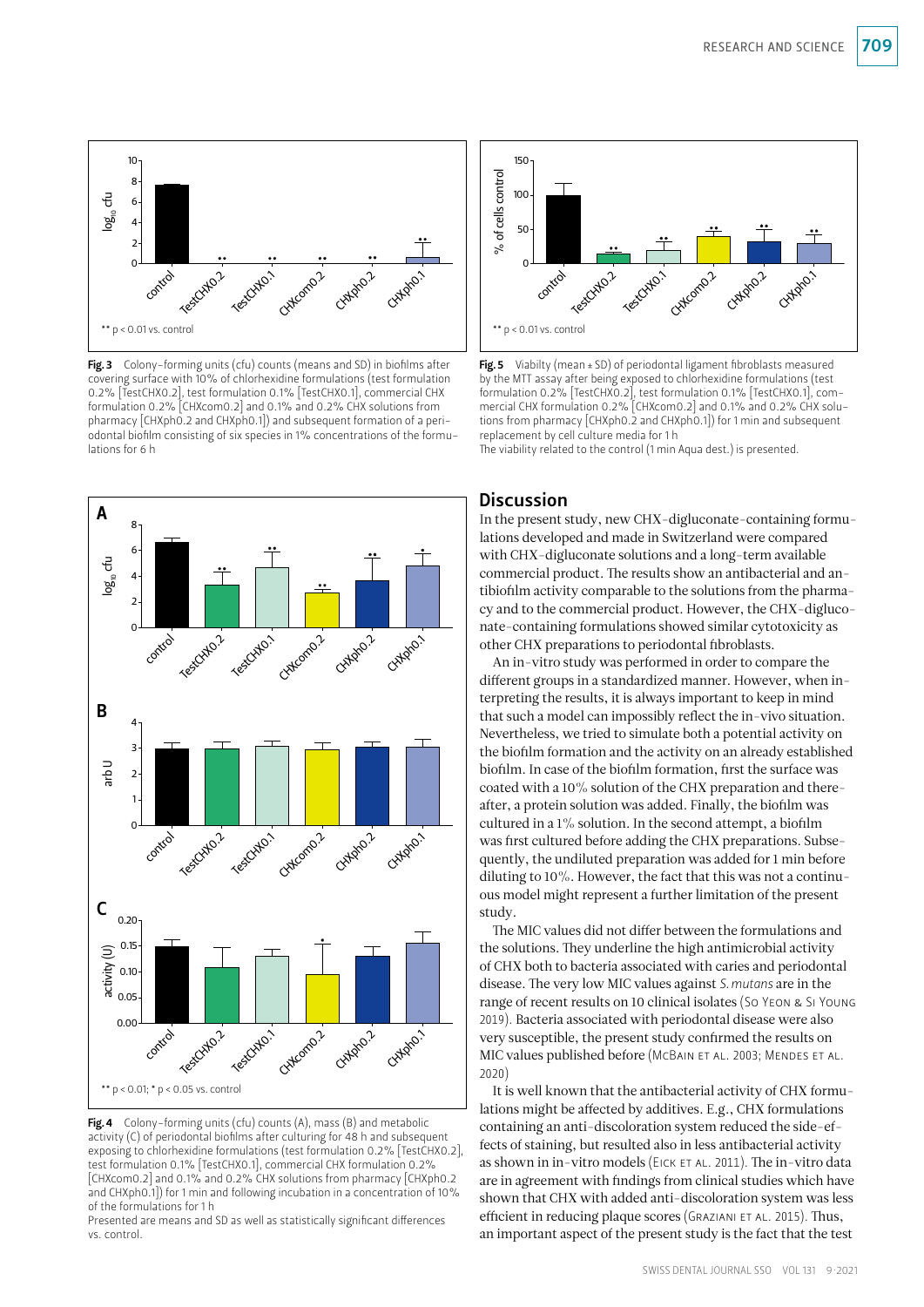formulations in the present study were not less active than the control CHX solutions. Therefore, it can be concluded that the additives included in the formulations do not negatively interfere with the antimicrobial activity.

In contrast, regarding the cariogenic biofilm, the test formulations had a higher anti-biofilm activity. This might be linked with the benzalkonium chloride content of the formulations. Benzalkonium chloride is a biocide used in ophthalmology (Hedengran et al. 2020) and in wound dressings (Jin et al. 2015). In dentistry, it is discussed as an additive to orthodontic adhesives (Ozel ET AL. 2017), dentine bonding materials (FLURY ET AL. 2017) and denture liners (Altinci et al. 2018). Benzalkonium chloride was shown to inhibit biofilm formation of a three-species biofilm on dentine disks, the underlying mechanism discussed was as a reduced attachment to the surface (Jaramillo et al. 2012). A comparable effect was also seen when using bacteria such as *Staphylococcus aureus, Pseudomonas aeruginosa* and *Candida* ssp. (Stoffel et al. 2020). An antibacterial activity was found against *S.mutans* (Ozel et al. 2017; Altinci et al. 2018), however, no data are available about an activity against periodontopathogens, e.g., *F.nucleatum, P.gingivalis, T.forsythia.*

Our results underline once more, that CHX might be preventive in retarding biofilm formation but it has only limited activity on already formed biofilms. This supports the well-known fact that the biofilm first has to be removed mechanically. This is in accordance with recommendations set in different fields in dentistry. In periodontal therapy, it is recommended to perform professional mechanical biofilm removal; mouth rinses have a beneficial effect in reducing intra-oral halitosis (SANZ ET AL. 2015). Prosthodontic patients should use a toothbrush and toothpaste and only shortly in sporadic cases CHX (CORTELLI ET al. 2014). Similarly, in individuals with high risk for caries, the regimen includes a fluoride-containing toothpaste and the use of chlorhexidine mouth rinse for short periods (Nascimento 2013).

Meanwhile, the toxic activity of CHX against cells cultured in laboratory is known. E.g., in a recent study primary myoblasts, osteoblasts and fibroblasts were exposed to different concentrations of CHX; after 1 min of exposure to 0.02% CHX, survival of all cells dropped down close to zero (LIU ET AL. 2020). The results of the present study confirm a cytotoxicity also for the test formulations. Besides CHX, the test formulations contain benzalkonium chloride, which was also found to negatively affect the cell viability. Using a standardized cell line recommended for cytotoxicity testing, after a 30 min exposure, the  $IC_{50}$  values were 87mg/L for CHX and 64µg/L for benzalkonium chloride (Muller & Kramer 2008). In a recent systematic review, 13 out of 51 included studies reported adverse effects of CHX mouth rinses on oral mucosa (James et al. 2017). However, the same systematic provided significant evidence for plaque reduction and inhibition of mild gingival inflammation following the use of CHX mouth rinses.

In summary, the Swiss made test mouth rinses have an equal or better antibacterial and anti-biofilm activity as the respective CHX solutions and can be recommended, however, as other CHX preparations they are cytotoxic.

# Acknowledgements

The authors acknowledge the excellent technical assistance by Prashantnj Sivapatham (Department of Periodontology, Laboratory of Oral Microbiology, School of Dental Medicine, University of Bern).

# Zusammenfassung

Einleitung

Karies und Parodontitis sind die häufigsten chronischen Erkrankungen beim Menschen. Beide Erkrankungen sind durch eine gestörte Homöostase verbunden mit einem Shift der Mikrobiota im dentalen Biofilm charakterisiert. Entsprechend hat die Anwendung von Antiseptika einen hohen Stellenwert. Unter den Antiseptika gilt Chlorhexidin (CHX) nach wie vor als Goldstandard. Das Ziel dieser In-vitro-Studie bestand darin, die antimikrobielle Aktivität von zwei neuen, in der Schweiz hergestellten CHX-Formulierungen zu bestimmen.

# Material und Methoden

Die zwei Testformulierungen mit 0,1% oder 0,2% CHX-Diglukonat (TestCHX0.1, TestCHX0.2) wurden mit 0,1%igen und 0,2%igen CHX-Diglukonat-Lösungen (CHXph0.1, CHXph0.2) ohne Zusatzstoffe und mit einem breit angewendeten kommerziell erhältlichen Produkt mit 0,2% CHX-Diglukonat (CHXcom0.2) verglichen. Zunächst wurde die minimale Hemmkonzentration (MHK) der CHX-Formulierungen gegenüber neun oralen Bakterien (assoziiert mit Karies oder Parodontitis) ermittelt. Anschliessend wurde bestimmt, ob eine mögliche hemmende Wirkung gegenüber einer Biofilm-Neubildung besteht und ob ein existierender Biofilm beeinflusst werden kann. Hierfür wurde jeweils ein kariogener Biofilm, bestehend aus fünf Bakterienspezies, und ein parodontaler Biofilm, bestehend aus sechs Bakterienspezies, kultiviert. Um die Hemmung der Biofilmbildung zu ermitteln, wurden die Substanzen in einer Konzentration von 10% der Formulierung zuerst auf die Oberflächen aufgebracht. Wenn der Biofilm zuerst gebildet wurde, erfolgte die Zugabe von 100% CHX-Formulierung für eine Minute und von 10% für eine Stunde. Die gemessenen Variablen waren koloniebildende Einheiten (KBE) (als Mass für die Zahl der Bakterien im Biofilm) und beim bereits vorhandenen Biofilm zusätzlich Stoffwechselaktivität und Biofilmquantität. Weiter wurde die Zytotoxizität der CHX-Formulierungen gegenüber parodontalen Fibroblasten bestimmt. Die statistische Auswertung erfolgte mittels ANOVA mit nachfolgendem Bonferroni.

#### Resultate

Die direkte antimikrobielle Aktivität der Testformulierungen (MHK) unterschied sich nicht von der der Vergleichsformulierungen. Die Bildung von kariogenem und parodontalem Biofilm wurde durch alle Formulierungen mit Ausnahme der 0,1%igen CHX-Lösung ohne Zusatzstoffe blockiert. In Bezug auf einen bereits bestehenden kariogenen Biofilm zeigte die TestCHX0.2- Formulierung die höchste keimreduzierende Wirkung  $(-3.5 \log_{10}$ KBE) von allen geprüften CHX-Formulierungen. Bei einem bereits vorhandenen parodontalen Biofilm wies die CHXcom0.2- Formulierung die höchste Aktivität auf (-3,9 log<sub>10</sub> KBE), gefolgt von der TestCHX0.2-Formulierung (-3,34 log10 KBE) und der CHXph0.2-Lösung (-3,0 log<sub>10</sub> cfu KBE). Die CHX-Zubereitungen reduzierten die Stoffwechselaktivität im kariogenen Biofilm deutlich, nicht aber im parodontalen Biofilm. Bei beiden Biofilmen wurde die Quantität durch die CHX-Formulierungen nicht beeinflusst. Neben der guten antimikrobiellen Wirksamkeit konnte aber auch bei allen CHX-Formulierungen ein zytotoxischer Effekt auf parodontale Fibroblasten nachgewiesen werden.

## Diskussion

Die in der Schweiz hergestellten CHX-Formulierungen haben verglichen mit CHX-Lösungen ohne Zusatzstoffe eine gleiche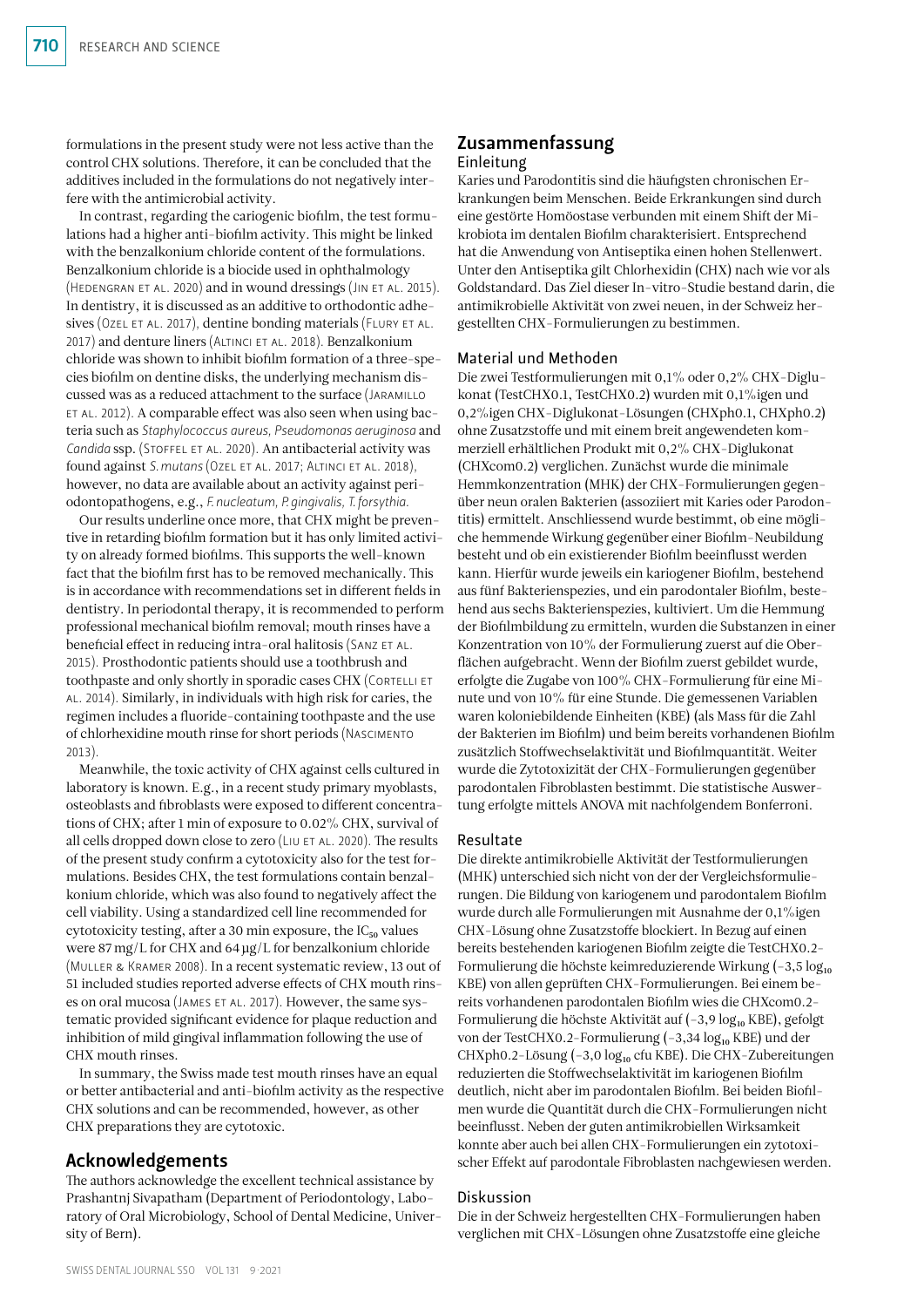oder teilweise bessere In-vitro-Wirkung auf orale Bakterien und Biofilme und können deshalb zur Anwendung empfohlen werden. Auffällig ist ihre guten Wirksamkeit gegenüber dem kariogenen Biofilm, die im Zusammenhang mit dem Inhaltsstoff Benzalkoniumchlorid stehen könnte. Bei einem bereits vorhandenen Biofilm ist die Wirkung von CHX-Formulierungen eingeschränkt. Das unterstreicht die Notwendigkeit einer vorgängigen mechanischen Biofilmentfernung.

# Résumé

## Introduction

La carie dentaire et la parodontite sont les maladies chroniques les plus fréquentes de l'être humain. Ces deux maladies sont caractérisées par une homéostasie perturbée associée à un changement du microbiome composant le biofilm dentaire. En conséquence, le recours aux antiseptiques est d'une grande importance. Parmi les antiseptiques, la chlorhexidine (CHX) est toujours considérée comme l'étalon-or. L'objectif de cette étude in vitro était de déterminer l'activité antimicrobienne de deux nouvelles formulations de CHX produites en Suisse.

## Matériel et méthodes

Les deux formulations à tester contenant 0,1% ou 0,2% de digluconate de CHX (TestCHX0.1, TestCHX0.2) ont été comparées à des solutions de digluconate de CHX à 0,1% et 0,2% (CHXph0.1, CHXph0.2) sans additifs, et à un produit commercial largement utilisé contenant 0,2% de digluconate de CHX (CHXcom0.2). Tout d'abord, la concentration minimale inhibitrice (CMI) des formulations de CHX sur neuf bactéries orales (associées aux caries ou à la parodontite) a été déterminée. Ensuite, l'existence d'un effet inhibiteur possible sur la formation de nouveaux biofilms ainsi que la possibilité d'influencer un biofilm existant ont été déterminées. À cette fin, un biofilm cariogène composé de cinq espèces bactériennes et un biofilm parodontal composé de six espèces bactériennes ont été cultivés. Pour déterminer l'inhibition de la formation de biofilms, les substances ont tout d'abord été appliquées sur les surfaces à une concentration de 10% de la formulation. Lorsque le biofilm s'est formé, l'ajout de la formulation de CHX à 100% a été

effectué pendant une minute, puis à 10% pendant une heure. Les variables mesurées étaient les unités formant colonies (UFC, comme mesure du nombre de bactéries dans le biofilm), et en plus, pour le biofilm préexistant, l'activité métabolique et la quantité de biofilm. En outre, la cytotoxicité des formulations de CHX sur les fibroblastes parodontaux a été déterminée. L'analyse statistique a été effectuée en utilisant ANOVA suivi de Bonferroni.

#### Résultats

L'activité antimicrobienne directe des formulations testées (CMI) ne différait pas de celle des formulations de comparaison. La formation du biofilm cariogène et parodontal a été bloquée par toutes les formulations, à l'exception de la solution CHX à 0,1% sans additifs. En ce qui concerne la préexistence d'un biofilm cariogène, la formulation CHX0.2 testée a montré l'effet réducteur de germes le plus élevé  $(-3,5 \log_{10} UFC)$  de toutes les formulations CHX testées. Dans le cas d'un biofilm parodontal préexistant, la formulation CHXcom0.2 ( $-3.9 \log_{10}$  UFC) présentait l'activité la plus élevée, suivie de la formulation TestCHX0.2 ( $-3,34 \log_{10}$  UFC) et de la solution CHXph0.2  $(-3,0 \log_{10} UFC)$ . Les préparations de CHX ont réduit de manière significative l'activité métabolique dans le biofilm cariogène, mais pas dans le biofilm parodontal. La quantité des deux biofilms n'a pas été affectée par les formulations de CHX. Mais à côté de leur bonne efficacité antimicrobienne, un effet cytotoxique sur les fibroblastes parodontaux a également pu être démontré pour toutes les formulations de CHX.

#### Discussion

Par rapport aux solutions de CHX sans additifs, les formulations de CHX produites en Suisse ont un effet in vitro égal ou partiellement supérieur sur les bactéries et les biofilms oraux, et leur utilisation peut donc être recommandée. À relever leur bonne efficacité contre le biofilm cariogène, qui pourrait être liée à la présence d'un ingrédient, le chlorure de benzalconium. En cas de biofilm préexistant, l'effet des formulations de CHX est limité. Cet état de fait souligne la nécessité d'une élimination mécanique préalable du biofilm.

# References

- Altinci P, Mutluay M, Soderling E, Tezvergil-Mut-LUAY A: Antimicrobial efficacy and mechanical properties of BAC-modified hard and soft denture liners. Odontology 106: 83–89 (2018)
- Arora V, Tangade P, T L R, Tirth A, Pal S, Tandon V: Efficacy of dental floss and chlorhexidine mouth rinse as an adjunct to toothbrushing in removing plaque and gingival inflammation – a three way cross over trial. J Clin Diagn Res 8: ZC01–04  $(2014)$
- Cortelli S C, Costa F O, Rode S de M, Haas A N, Andrade A K, Pannuti C M, Escobar E C, Almeida E R, CORTELLI J R, PEDRAZZI V: Mouthrinse recommendation for prosthodontic patients. Braz Oral Res 28 Spec No (2014)
- Darveau R P, Hajishengallis G, Curtis M A: Porphyromonas gingivalis as a potential community activist for disease. J Dent Res 91: 816-820 (2012)
- Diaz P I, Hoare A, Hong B Y: Subgingival Microbiome Shifts and Community Dynamics in Periodontal Diseases. J Calif Dent Assoc 44: 421–435 (2016)
- Eick S, Goltz S, Nietzsche S, Jentsch H, Pfister W: Efficacy of chlorhexidine digluconate-containing formulations and other mouthrinses against periodontopathogenic microorganisms. Quintessence Int 42: 687–700 (2011)
- Flury S, Lussi A, Peutzfeldt A: Long-Term Bond Strength of Two Benzalkonium Chloride-Modified Adhesive Systems to Eroded Dentin. Biomed Res Int 2017: 1207208 (2017)
- Graziani F, Gabriele M, D'aiuto F, Suvan J, Tonelli M, Cei S: Dental plaque, gingival inflammation and tooth-discolouration with different commercial formulations of 0.2% chlorhexidine rinse: a double-blind randomised controlled clinical trial. Oral Health Prev Dent 13: 101–111 (2015)
- Hedengran A, Steensberg A T, Virgili G, Azuara-BLANCO A, KOLKO M: Efficacy and safety evaluation of benzalkonium chloride preserved eyedrops compared with alternatively preserved and preservative-free eye-drops in the treatment of glaucoma: a systematic review and meta-analysis. Br J Ophthalmol (2020)
- James P, Worthington H V, Parnell C, Harding M, Lamont T, Cheung A, Whelton H, Riley P: Chlorhexidine mouthrinse as an adjunctive treatment for gingival health. Cochrane Database Syst Rev 3: CD008676 (2017)
- Jaramillo D E, Arriola A, Safavi K, Chavez de Paz L E: Decreased bacterial adherence and biofilm growth on surfaces coated with a solution of benzalkonium chloride. J Endod 38: 821–825  $(2012)$
- Jin S G, Yousaf A M, Jang S W, Son M W, Kim K S, Kim D W, Li D X, Kim J O, Yong C S, Choi H G: In vivo wound-healing effects of novel benzalkonium chloride-loaded hydrocolloid wound dressing. Drug Dev Res 76: 157–165 (2015)
- Karpinski T M, Szkaradkiewicz A K: Chlorhexidine pharmaco-biological activity and application. Eur Rev Med Pharmacol Sci 19: 1321–1326 (2015)
- Kwasny S M, Opperman T J: Static biofilm cultures of Gram-positive pathogens grown in a microtiter format used for anti-biofilm drug discovery. Curr Protoc Pharmacol Chapter 13: Unit 13A 18 (2010)